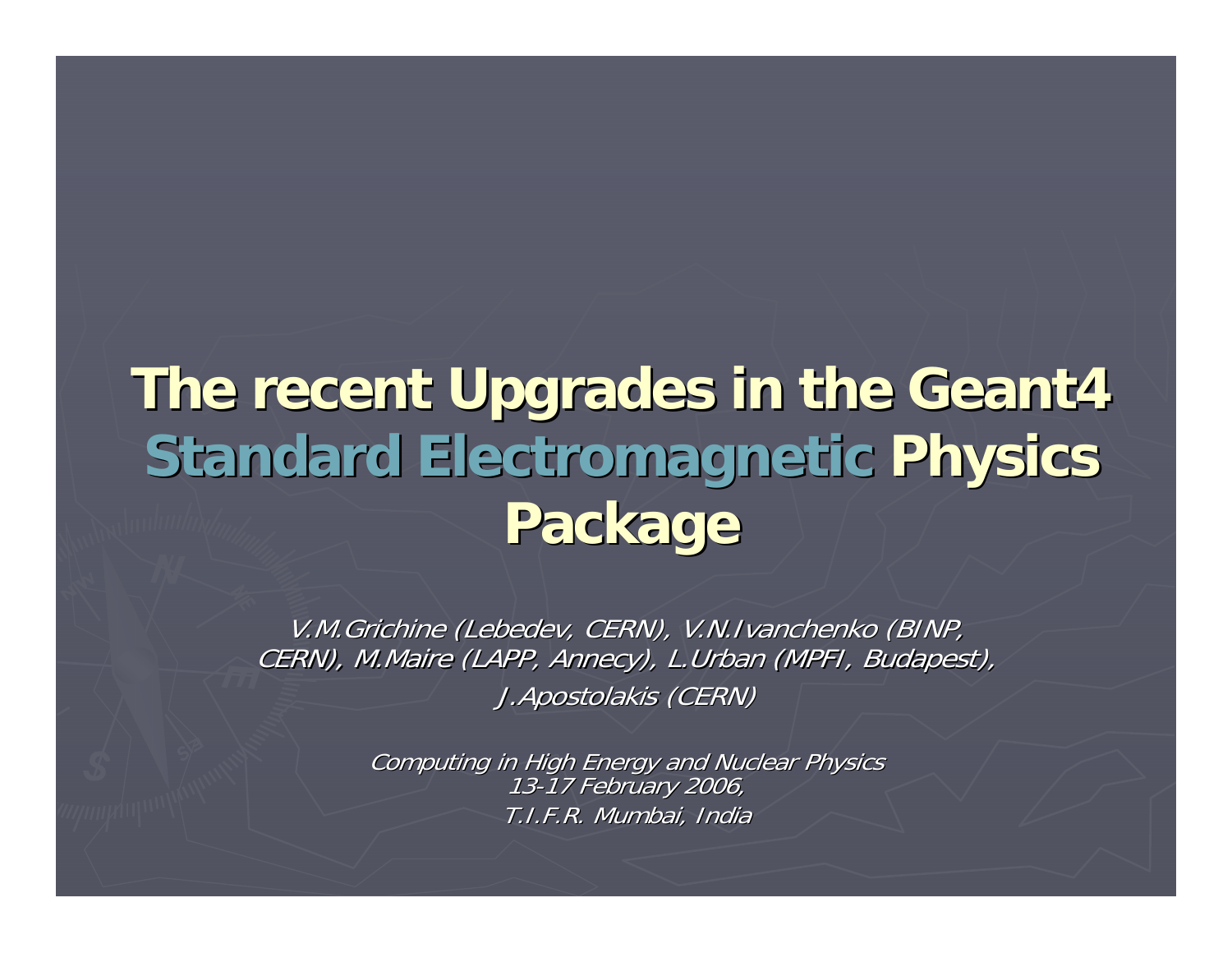# Outline

► Introduction to the 'Standard' EM package ► Stability of energy deposition **Issues reported with cuts Multiple Scattering improvements in release 8.0** Result of improvement in calorimeters  $\triangleright$  Other new developments **Perised Physics models**  $\blacksquare$  materials  $\blacktriangleright$  Infrastructure **design and testing**  $\blacktriangleright$  Conclusions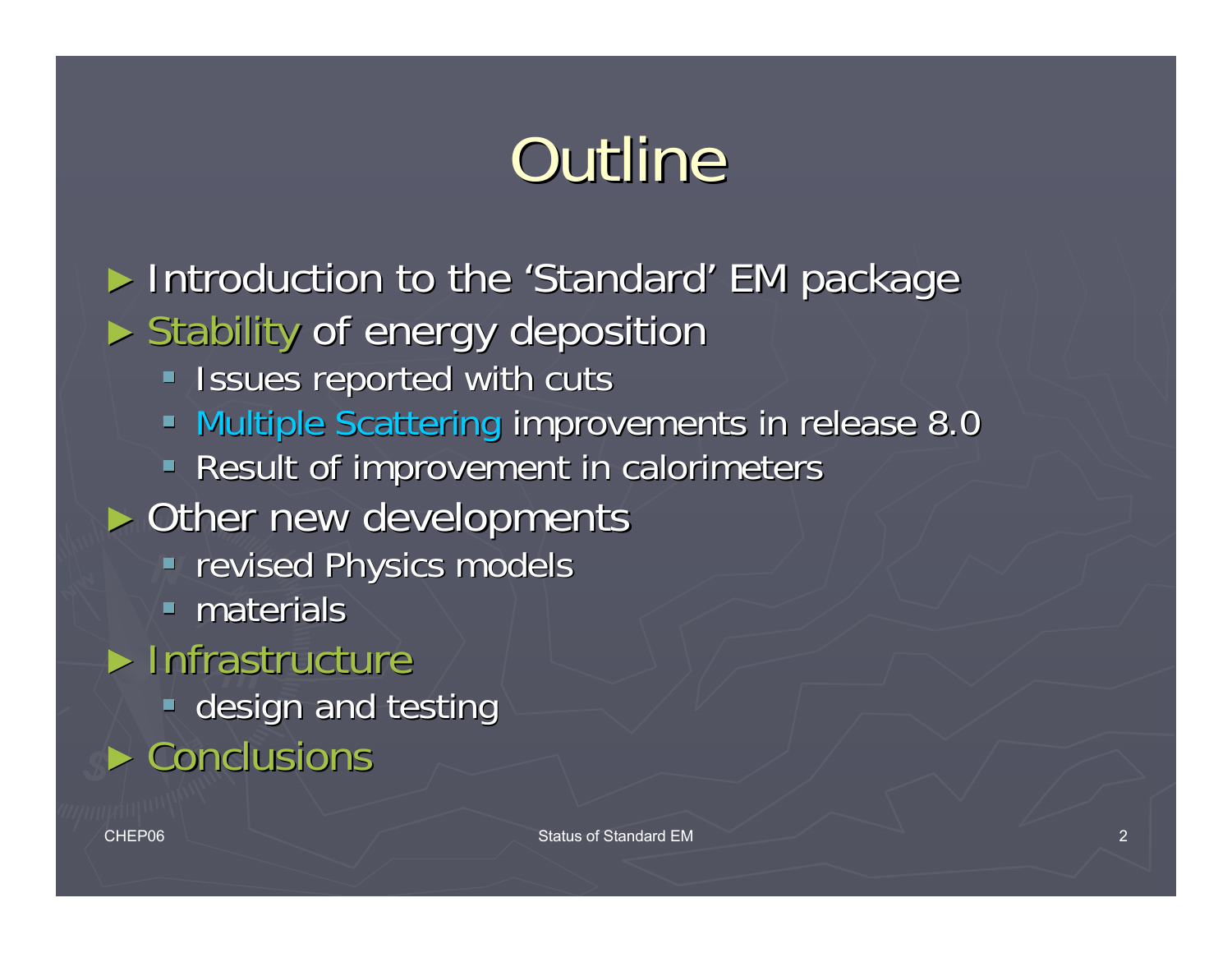### Standard EM Package: complete EM physics for HEP

#### ► *Standard*

**-** basic EM processes for HEP:  $\gamma$ , e<sup>-</sup>, e<sup>+</sup>, charged leptons/hadrons

- Cuts used for singularities, efficiency
	- $\triangleright$  A cut is production threshold,
		- **Express in length it is minimum value for range of produced particle one**

### ► **Xrays**

**Processes for producing xrays and optical photon** 

- ► **Muons**
	- **-** basic set of muon EM processes for HEP

### ► **High-energy**

**Perocesses at high energy (new development relevant to LHC, development relevant to LHC, development relevant relevant relevant relevant relevant relevant relevant relevant relevant relevant relevant relevant relevant rel** Linear collider, astrophysics) Linear collider, astrophysics)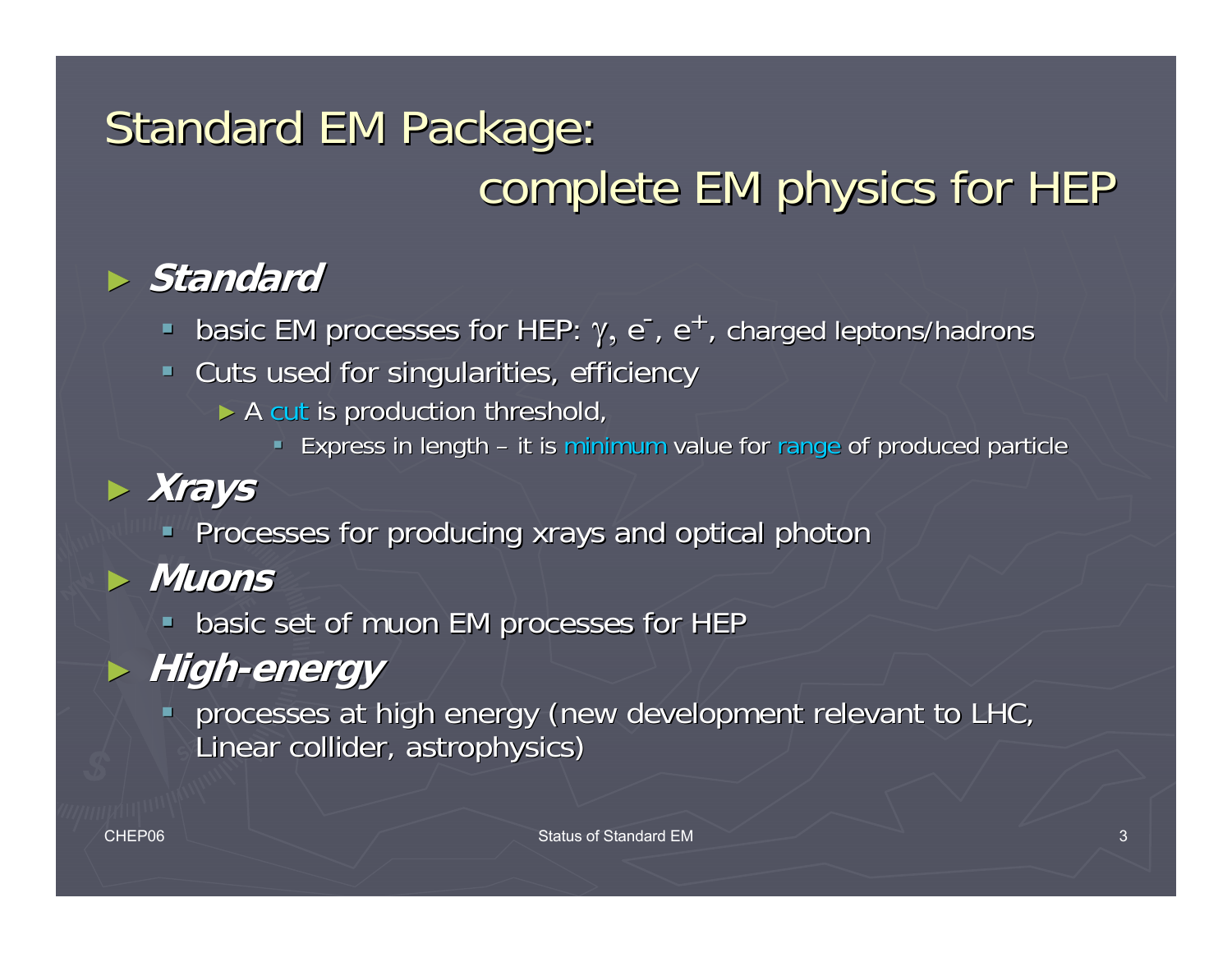## Issue with Stability of visible energy

#### ► Users reported that Dusers reported that<br>results in some cases

- depended on cuts
- $\blacksquare$ depended on step limits
- $\triangleright$  Precise simulation for thin layers (medical<br>applications, shielding,<br>fine granular calorimeters…)
	- $\blacksquare$ could require simulation with very small cuts
- ► Investigated cut/step<br>limit effects
	- $\blacksquare$ concluded that Multiple<br>Scattering process is key

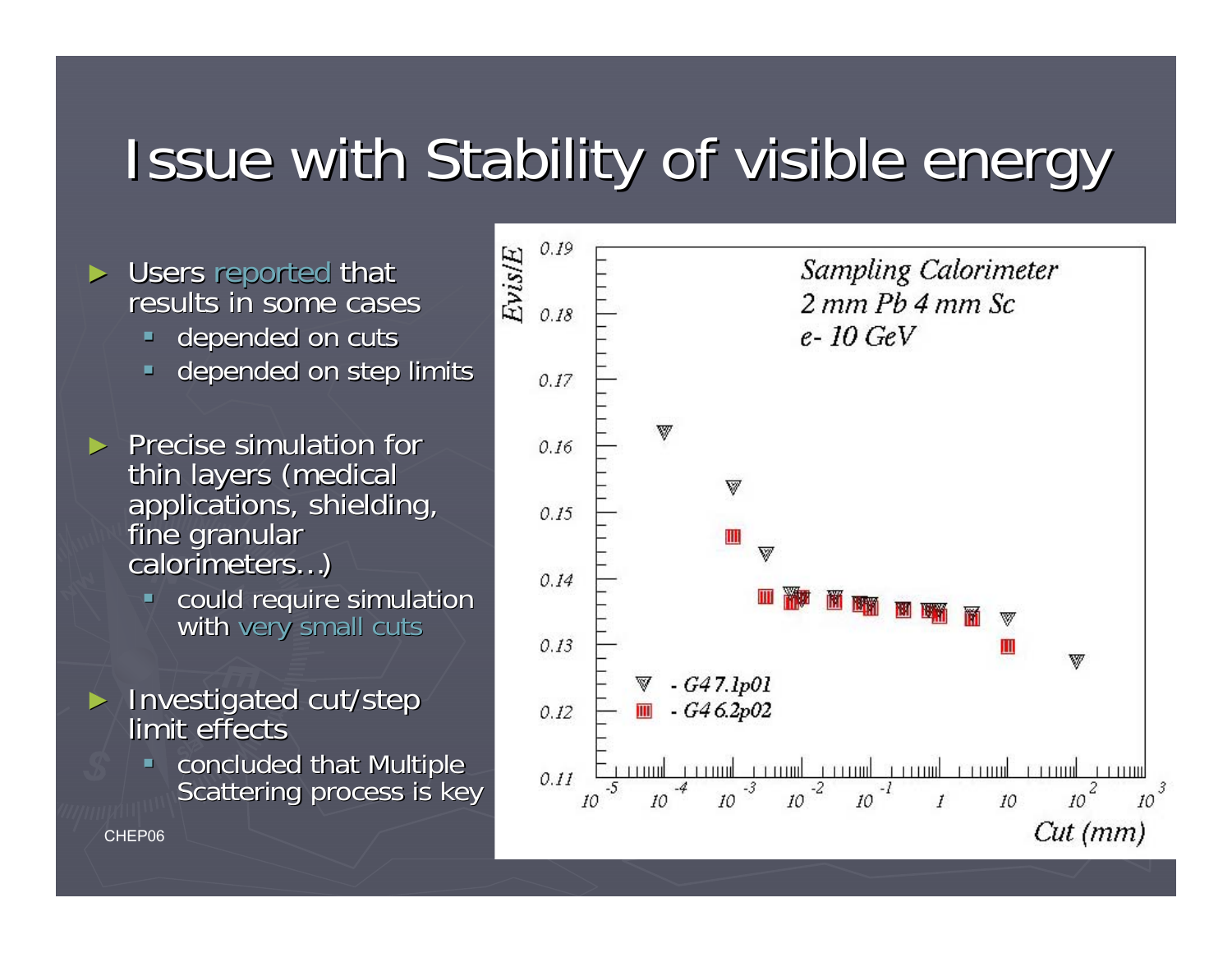### Multiple Scattering: duties, refinements

► In G4 the Multiple Scattering process performs these functions:

- **Samples scattering angle after step**
- Samples lateral displacement
- Step length transformations: Physical to/from geometrical
- **Step limitation** 
	- ► introduced in order to simulate boundary backscattering effects

#### With Geant4 8.0 a number of changes were introduced:

- ► 'Model' Improvement:
	- $\blacksquare$ Introduced correlation between scattering angle and lateral displacement

► Applying the displacement more frequently and 'further'

- Recalculate geometry 'safety' before sampling the displacement
	- $\triangleright$  Since the safety limits this displacement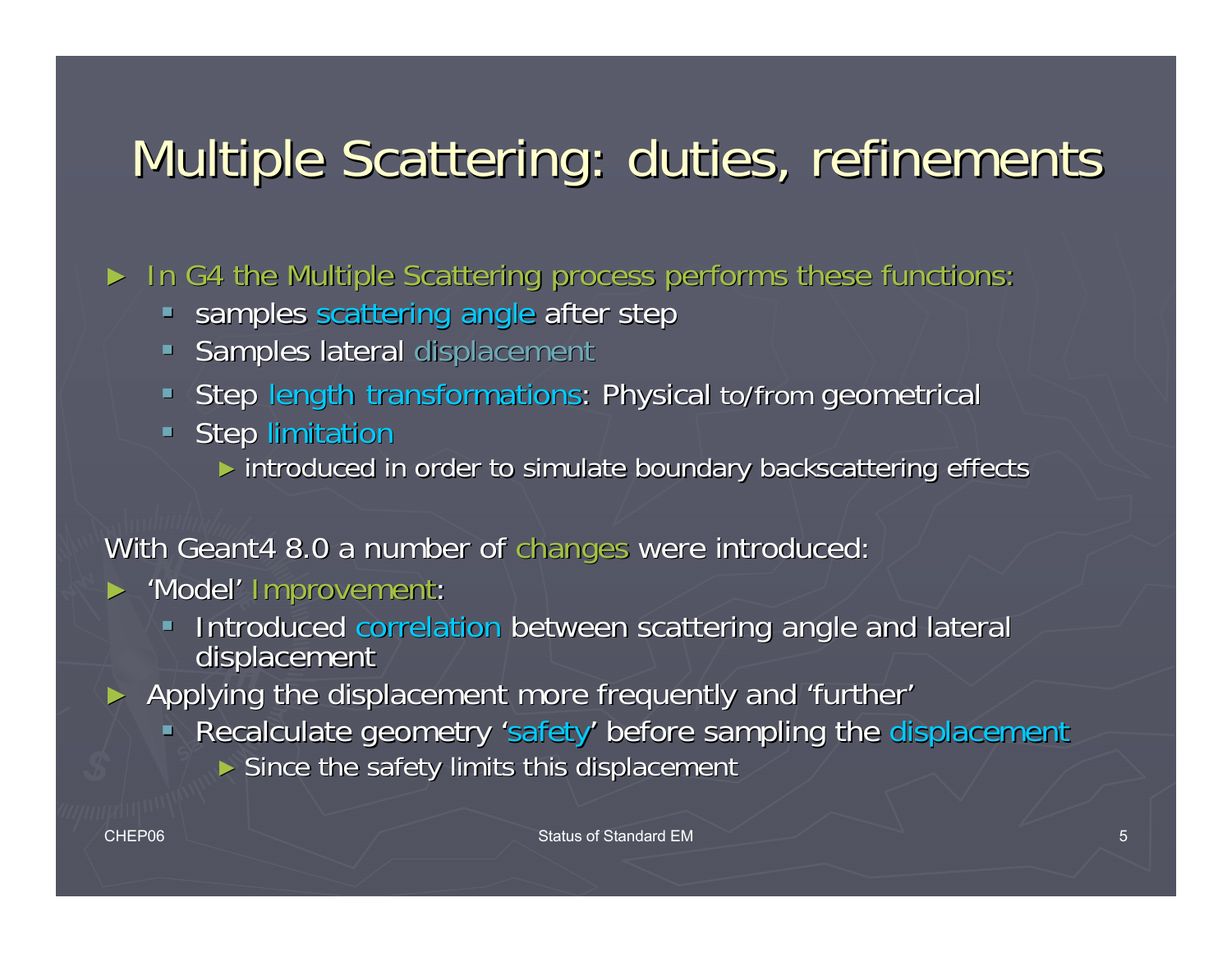### Result of Upgrades

Visible energy in Pb\_scintillator calorimeter (1 GeV e-)

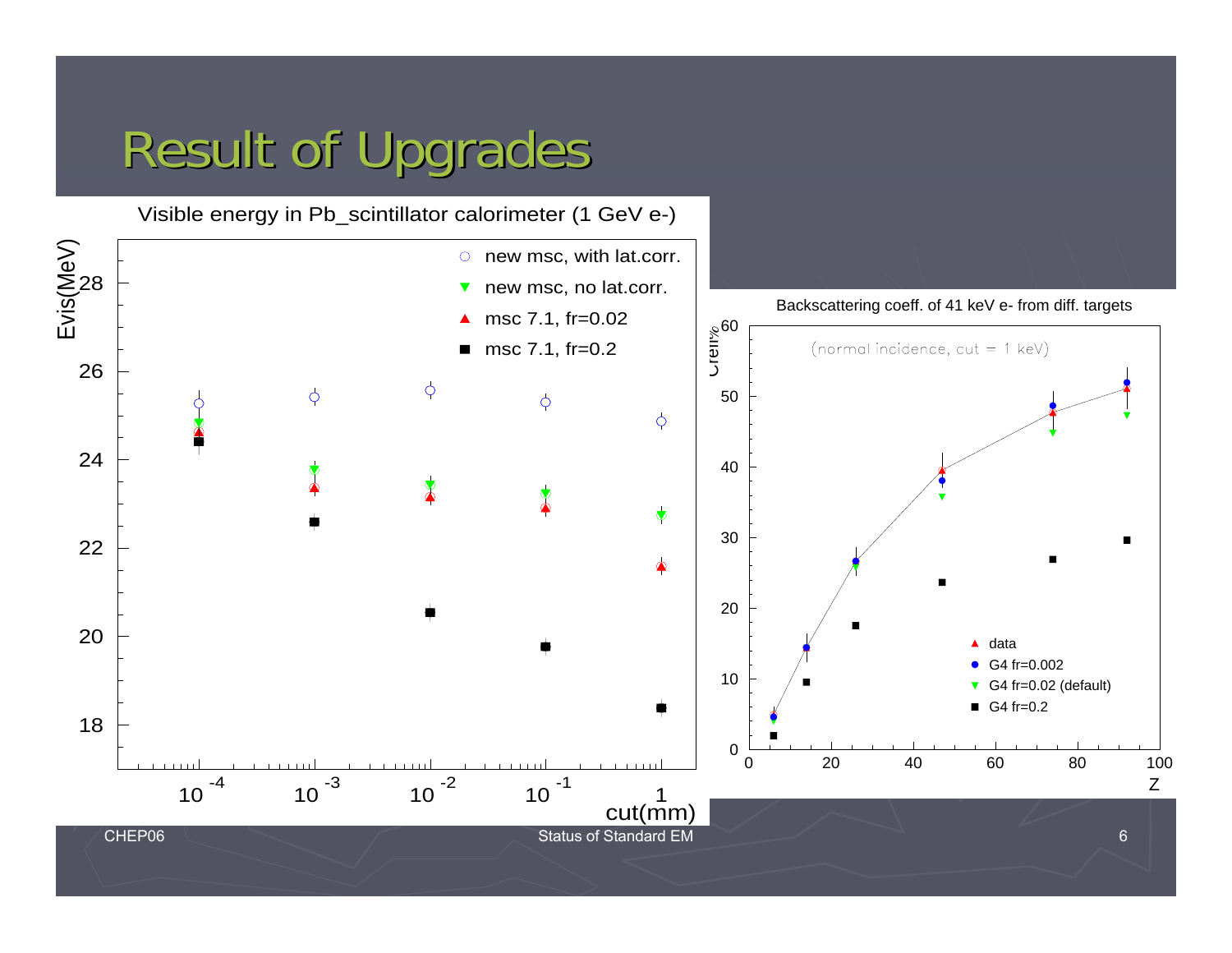## Multiple Scattering 'Process' updates

► 'Strict' step restriction and in all volumes

- Now also in the first, starting volume of track ► Previously only applied after first boundary
- **Again proportional to range** 
	- $\blacktriangleright$  new stricter parameter (facrange=0.02, was 0.2)
- ► New restriction using information from geometry
	- **Default step size restriction to obtain at least Theorem** 
		- $>$  2 steps in the start volume
		- $\triangleright$  4 steps in other volumes it crosses

Note: User can switch off new restrictions, including the geometrical step limitation (for comparison)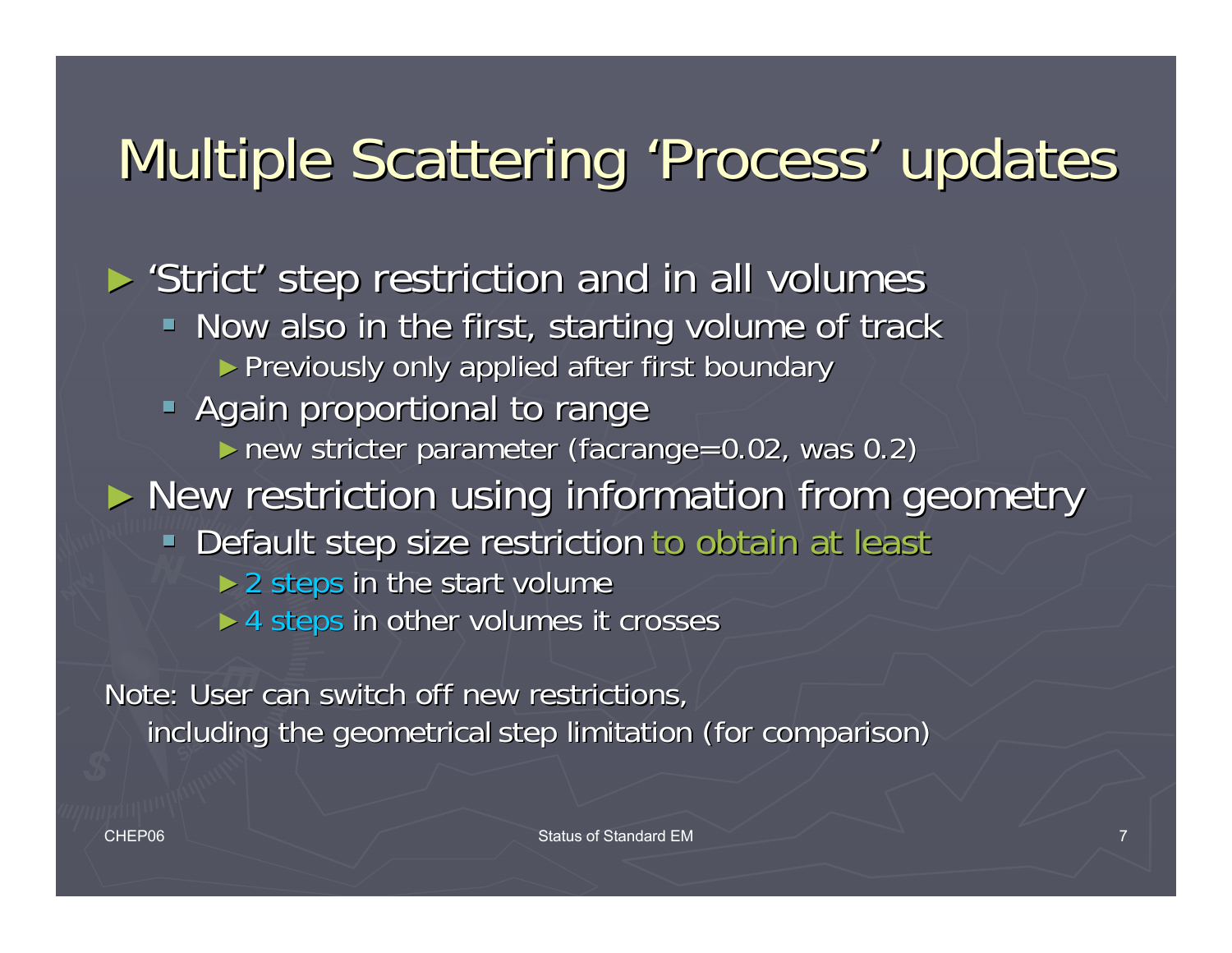### ILC-like setup: W(2.5mm)-Si(0.32mm)

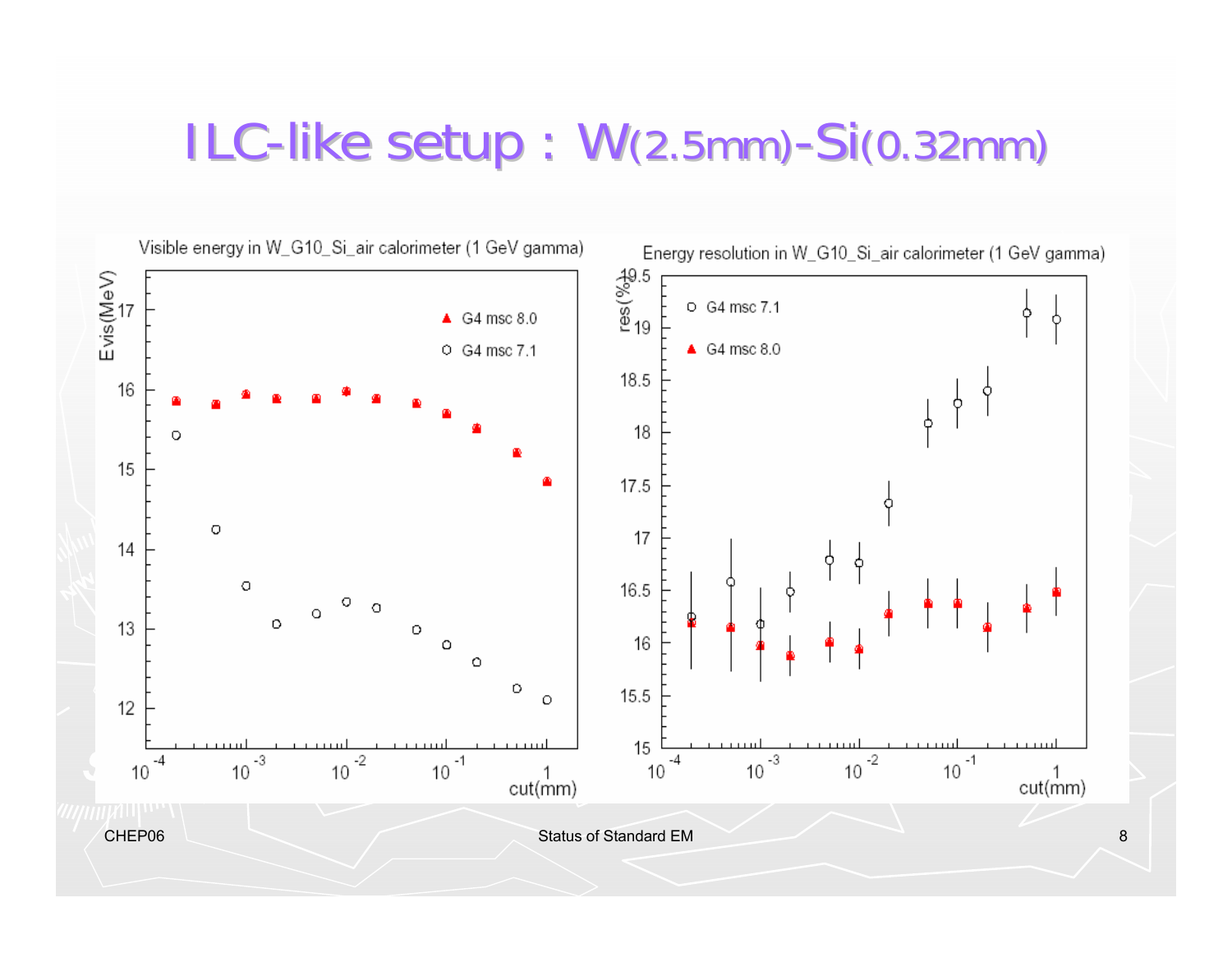## ILC-like setup: W(2.5mm)-Si(0.32mm)

CPU times in W G10 Si air calorimeter (1 GeV gamma) ► CPU penalty : Cose)URC Α 10000 showers/run, pcgeant7  $-70$  % at 1mm  $\triangle$  G4 msc 8.0 O G4 msc 7.1  $-10\%$  at 1um A  $\blacktriangleright$  More simulation  $10$  $\frac{1}{2}$ steps А  $\blacksquare$  due to extra step  $\circ$ limitation (mul. sc.) ► Yet best to compare physics quality vs  $10$ CPU  $\frac{1}{10^{-3}}$  $-2$  $-1$  $10$ 10 10

cut(mm)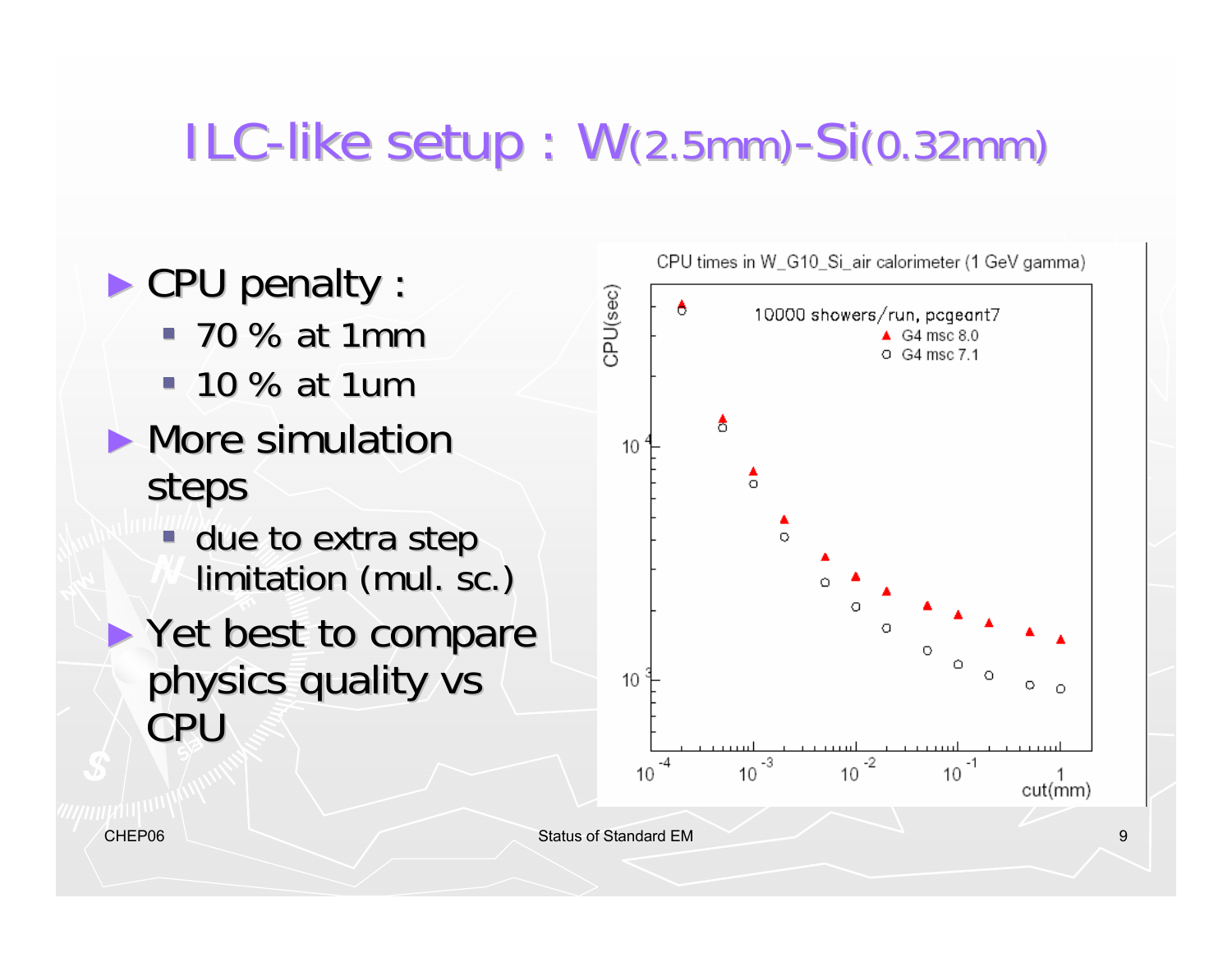## Multiple Scattering model upgrade LHCb type calorimeter

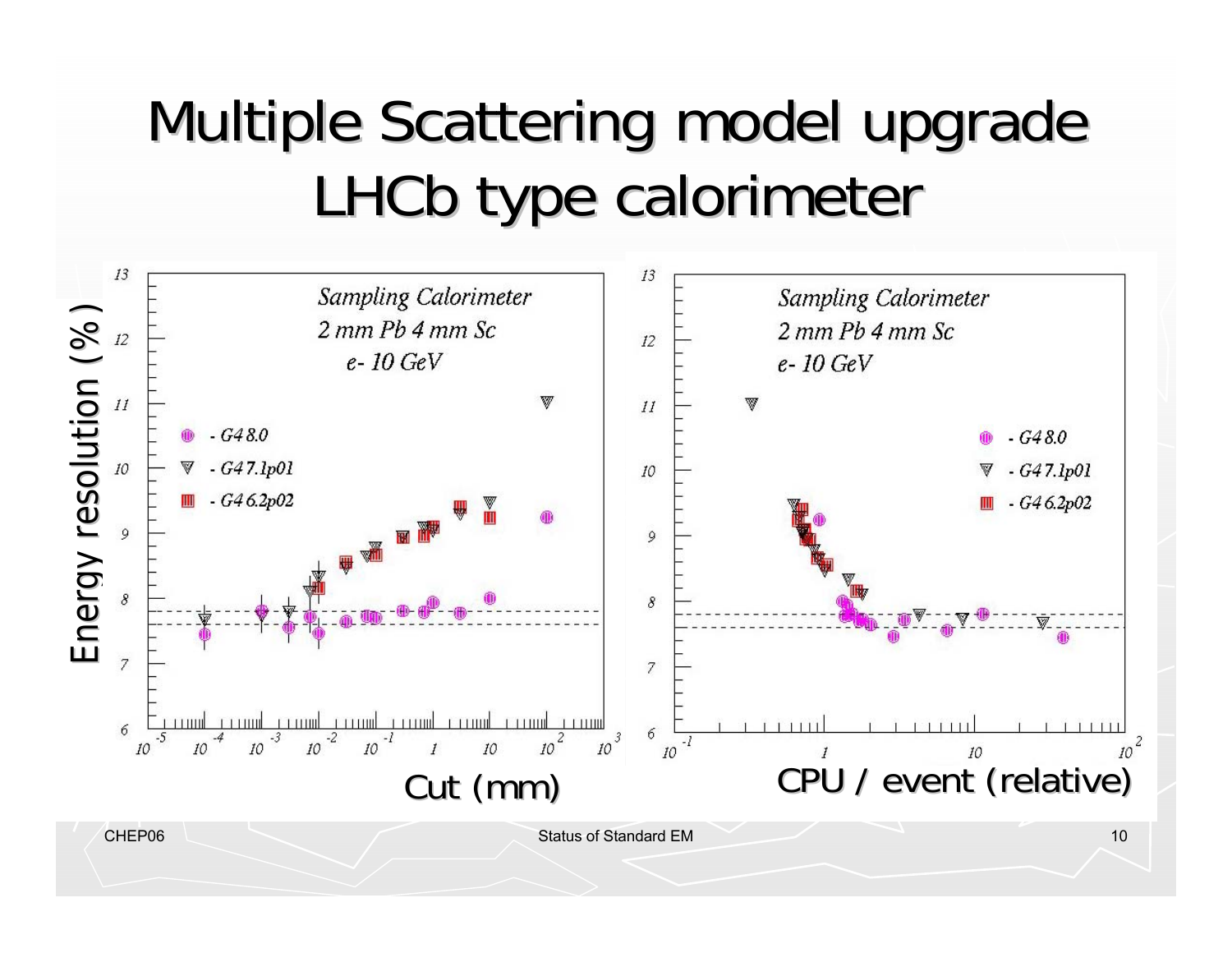# Crystal calorimeter of CMS type

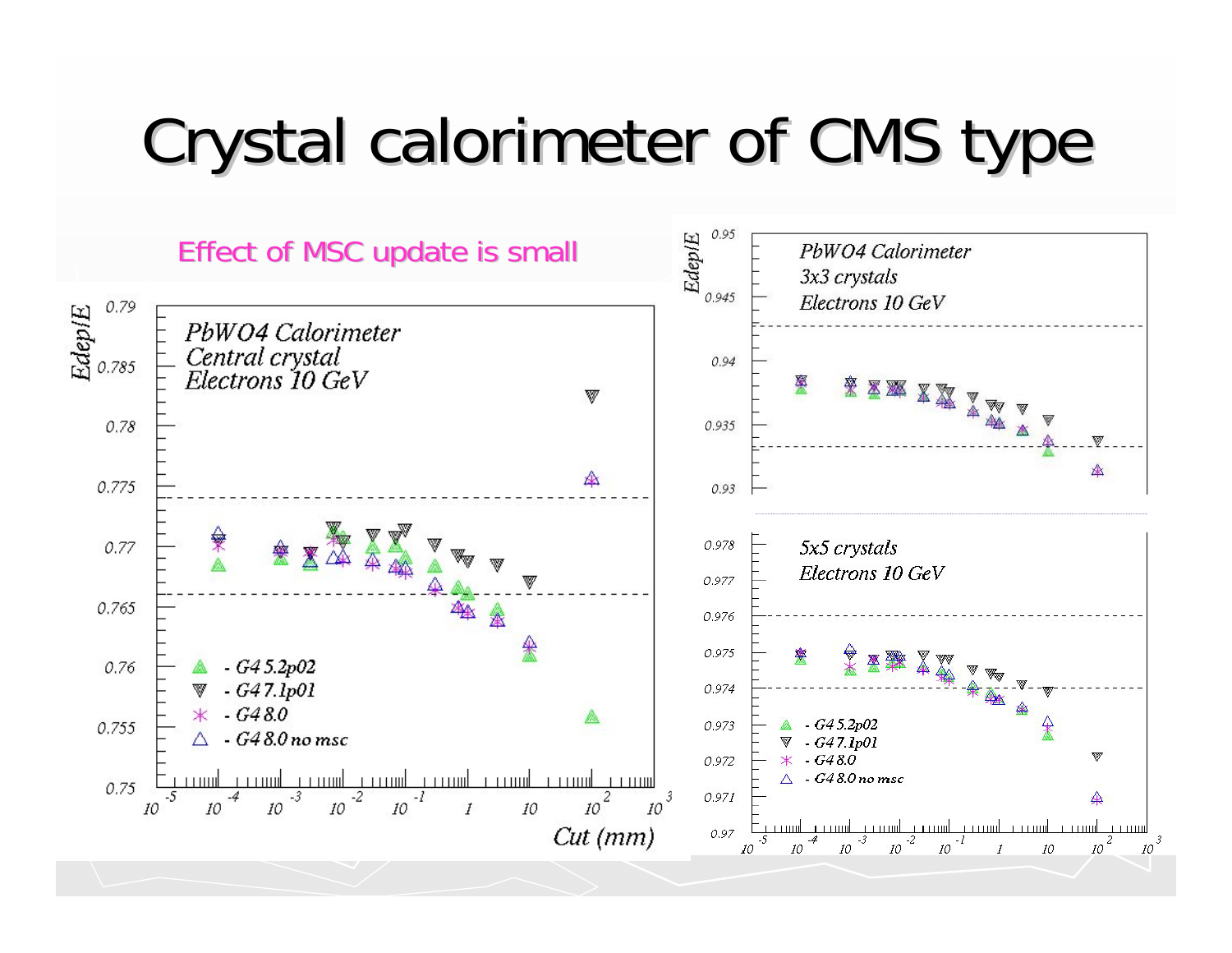# Test suite for EM physics

#### $\triangleright$  The test suite

- **-** covers 120 test cases from single material to model calorimeter
- **uses the 16 'extended' EM examples**
- **23 key test cases run in regression**
- ► Large statistics tests for simplified LHC calorimeters:
	- **ATLAS Barrel Pb/IAr**
	- $\blacksquare$  ATLAS HEC Cu/lAr
	- CMS crystal calorimeter PbWO<sub>4</sub>
	- **LHCb Pb/Sc calorimeter**
- ► Results for key test cases kept for each G4 version
	- **from Geant4 release 5.1 (April 2003)**

In addition these setups serve as starting points for user applications.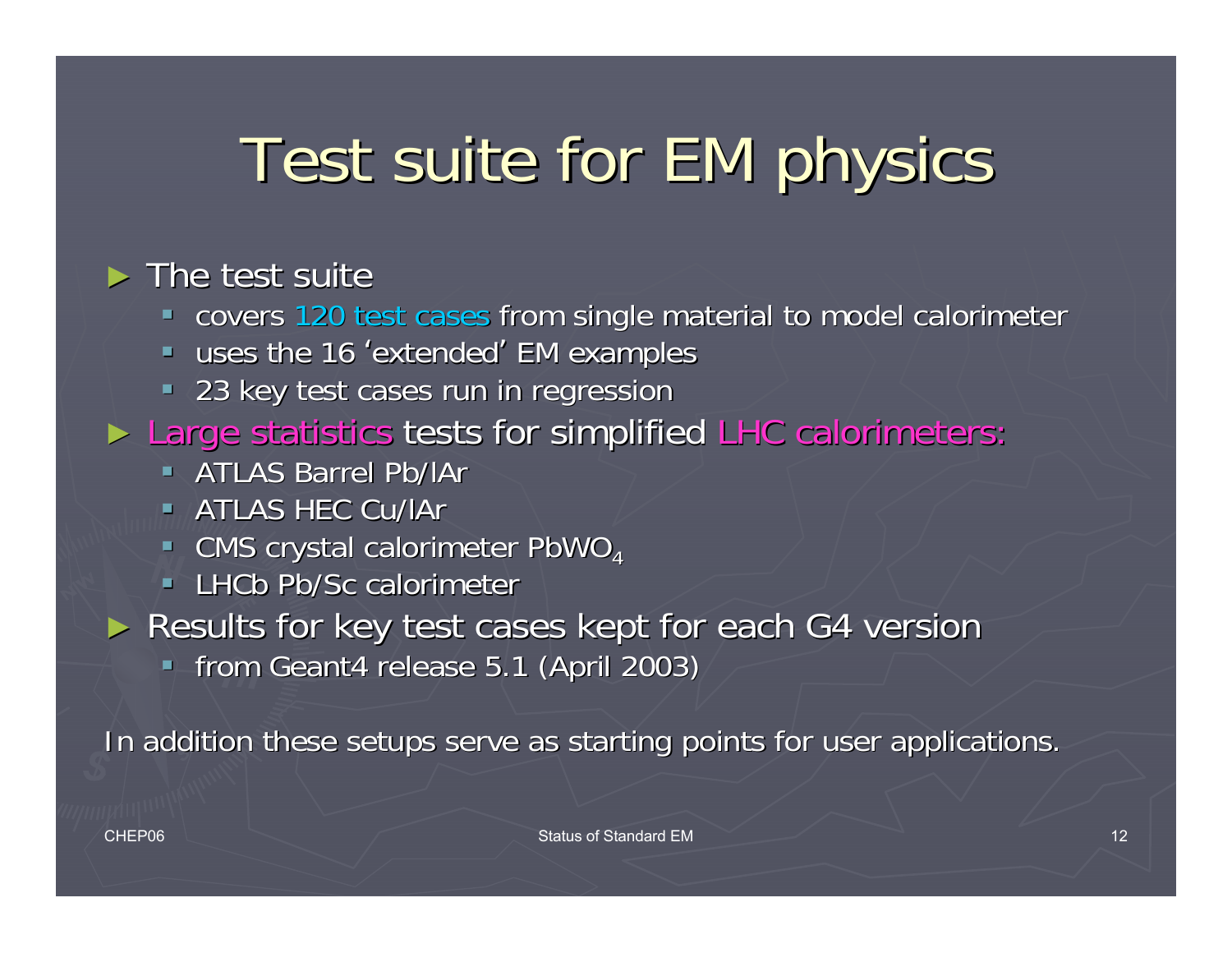### Stopping powers validation for muons against evaluated data from Atomic and Nuclear Data Tables 78, 183 (2001)

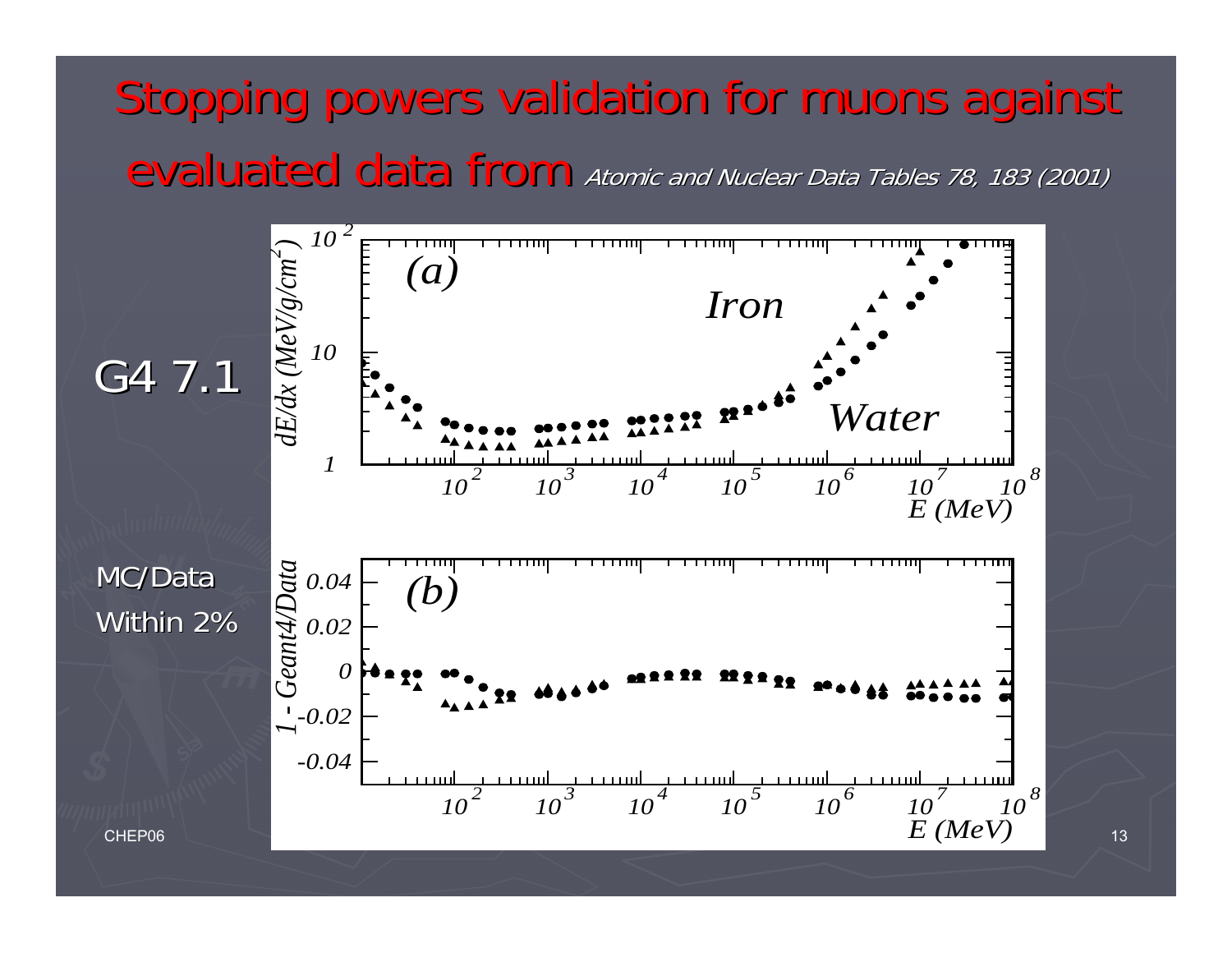## Physics models improvements Physics models improvements

- $\triangleright$  Revision of corrections to hadron/ion ionization
- ► TRD models
	- $\blacksquare$  specialised models for key LHC use cases
	- $\blacksquare$  Key change
	- X-rays generated as a collective effect at a point in the TR volume
- $\blacktriangleright$  New process for ionization of exotic hadrons
	- п G4hhIonisation

#### Stopping power within 2%

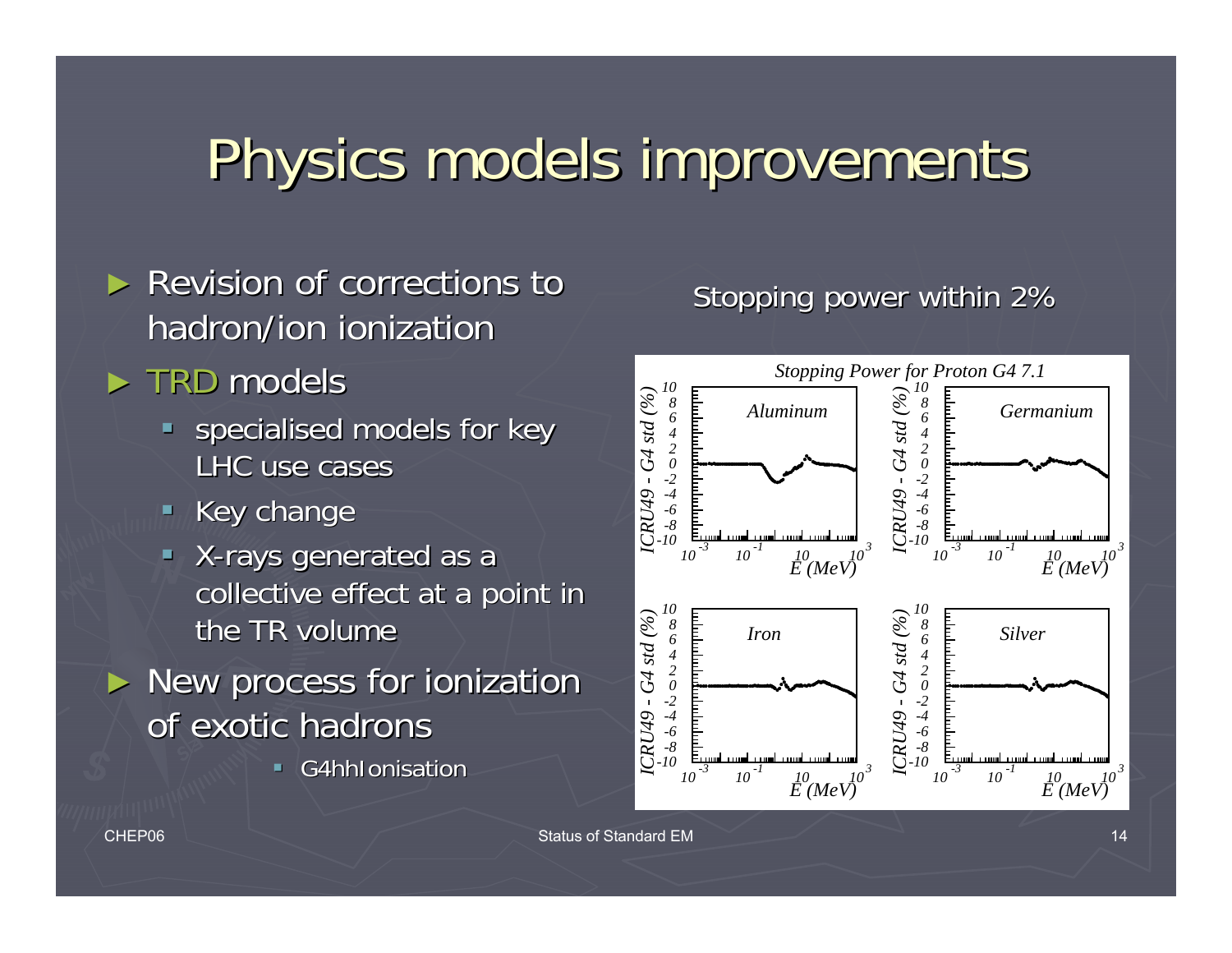## 'Infrastructure': Design Iterations

► The goals of the design iterations:

- **Enable extensions (eg with high energy models) with high energy models)**
- Ability to trigger special models per 'Geometrical Region'
- **Improved bookkeeping, maintenance**
- ► New components and user interfaces:
	- G4EmProcessOptions –– enable common options
	- G4EmCalculator access cross sections
	- G4EnergyLossForExtrapolator –- average effects for 'swimming' tracks

► Completes design evolution started in release 5.1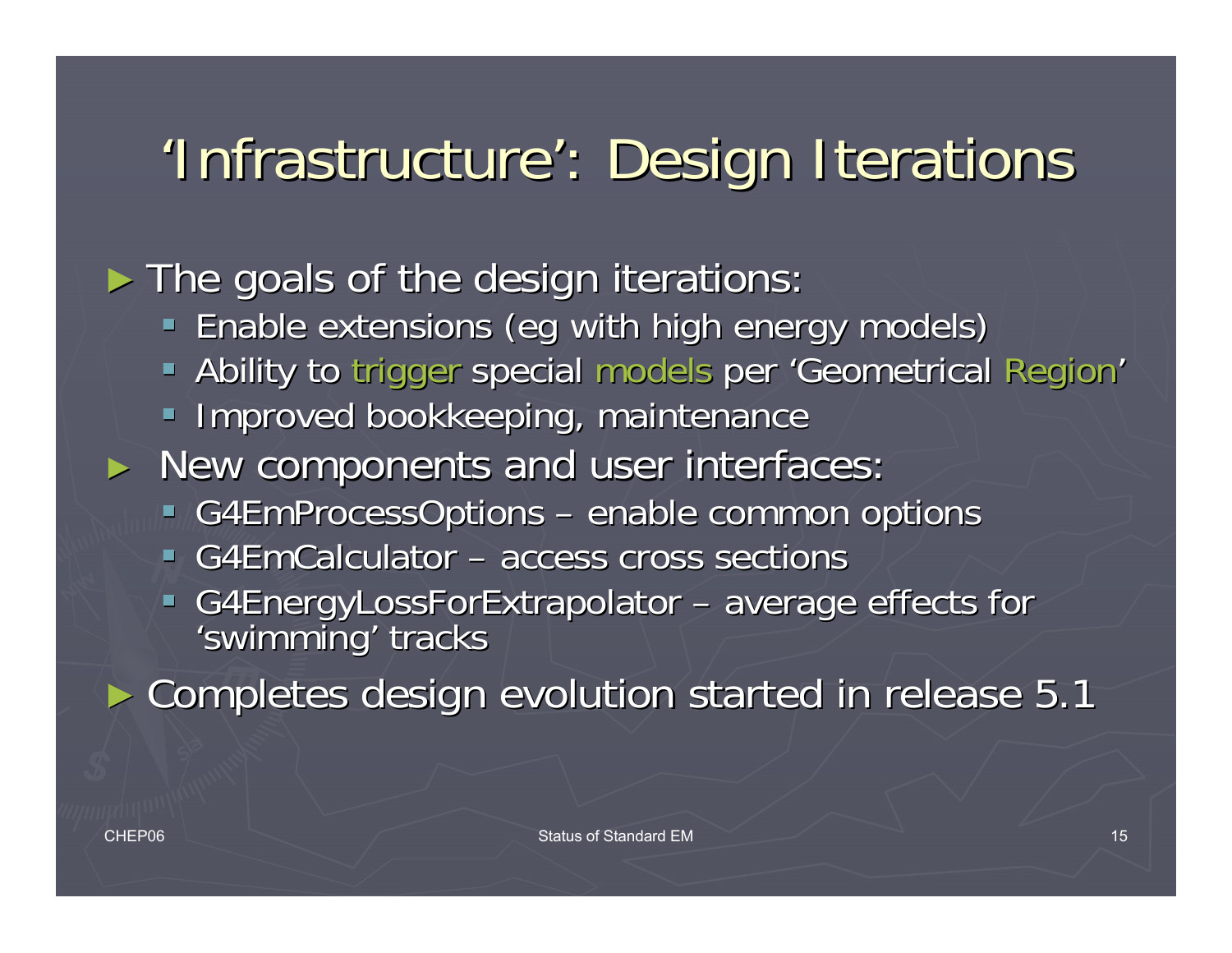## 'Infrastructure': Database of materials, elements, and isotopes

# ► Ensure accuracy for key<br>Properties of materials:

- ► Values from NIST
- **Density**
- **Mean excitation potential (I)**  $\blacksquare$
- $\blacksquare$  Chemical formula
- **Element composition**
- ► and (for hadronic processes):
	- Natural isotope composition

#### $\triangleright$  New interfaces  $\blacksquare$  Old constructors kept ►Can also access via UI commands

 $#$  Elementary Materials from the NIST Data Base Z Name ChemFormula density(g/cm^3)  $I(eV)$ 

| $\mathbf 1$ | G4 H H 2' |     | 8.3748e-05 | 19.2 |  |
|-------------|-----------|-----|------------|------|--|
| $\cdots$    |           |     |            |      |  |
| 6           | G4 C      |     |            | 81   |  |
|             | G4 N      | N 2 | 0.0011652  | 82   |  |
| 8           | G4 O      | O 2 | 0.00133151 | 95   |  |
|             |           |     |            |      |  |

 $#$  Compound Materials from NIST Data Base N Name ChFormula density(g/cm^3)

| 95 G4_Air |    |          | 0.00120479 | 85.7  |
|-----------|----|----------|------------|-------|
|           | 6  | 0.000124 |            |       |
|           | 7  | 0.755268 |            |       |
|           | 8  | 0.231781 |            |       |
|           | 18 | 0.012827 |            |       |
| 96 G4 CsI |    |          | 4.51       | 553.1 |
|           | 53 | 0.47692  |            |       |
|           | 55 | 0.52308  |            |       |